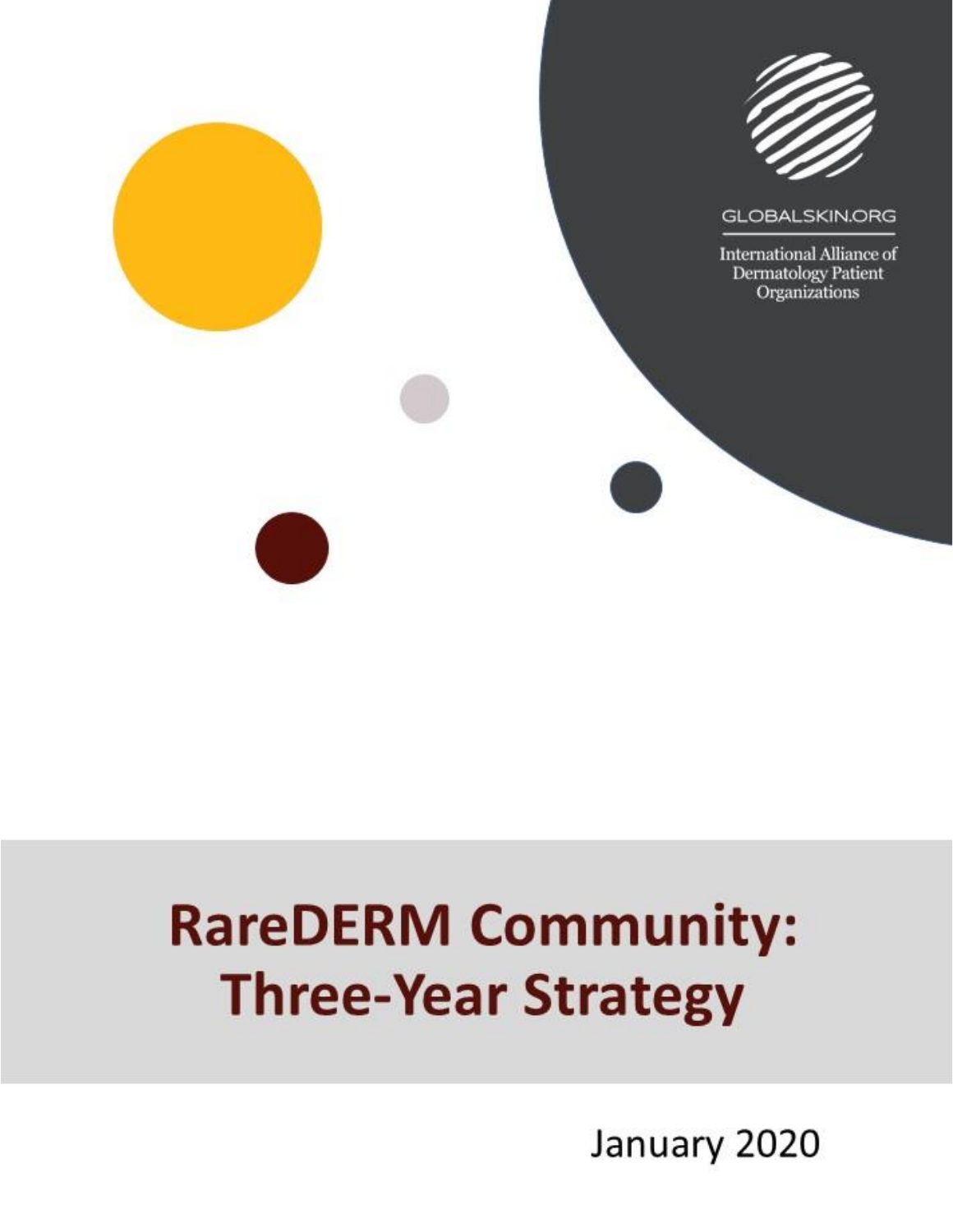

# **RareDERM Community Three-Year Strategy**

#### Introduction

In June 2019, the International Alliance of Dermatology Patient Organizations (IADPO), also know as GlobalSkin, hosted the first RareDERM Forum for leaders of skin patient organizations in Milan, Italy. Thirty-eight leaders representing over 20 rare skin diseases from 13 countries attended th[e two-day RareDERM Forum.](https://globalskin.org/images/2019/09/2019_RareDERM_Forum_Outcomes_Report.pdf) The overall objective of the event was to build a cohesive community of rare dermatology disease patient organizations and support stakeholders around a shared vision which will ensure the lives of these patients are positively impacted in a measurable way. The RareDERM Forum laid the groundwork for the creation of a three-year strategy for the GlobalSkin RareDERM Community.

#### Laying the Foundation

Patient organization leaders attending the Forum in Milan agreed that this community must define a three-year strategic plan. The early groundwork for the development of the strategy began on the last day of the Forum as the attendees divided themselves into five working groups. Each group's discussion focused on one goal, resulting in five focal points for the community at large. The of these working groups isthe foundation of the three-year strategy for the community. Following initial discussions at the Forum, an Advisory Committee was formed - with representatives from the five working groups – which would take development of the strategy to the next level.

#### Advisory Committee

In October 2019, the RareDERM Advisory Committee was launched and tasked with the following mandate: *Contribute to and shape the development of the GlobalSkin RareDERM Community three-year global strategy*. The Advisory Committee will assist GlobalSkin's ongoing efforts related to the RareDERM Community by providing strategic counsel on policy issues related to rare dermatology and advising on opportunities to advance patient engagement at relevant international events.

**RareDERM Advisory Committee:** The Committee is comprised of the following representatives from diverse patient associations across the GlobalSkin community:

| <b>Name</b>          | <b>Member Organization</b>           | Location             | <b>Disease Area</b>             |
|----------------------|--------------------------------------|----------------------|---------------------------------|
| Laurence Gallu       | Assc. Pemphigus<br>Pemphigoid France | France               | Pemphigus - Pemphigoid          |
| Mary McGowan         | The Mysositis Assc                   | <b>United States</b> | <b>Myositis</b>                 |
| Marjolein van Kessel | Naevus Global                        | <b>Netherlands</b>   | Congenital Melanocytic<br>Naevi |
| Susan Thornton       | Cutaneous Lymphoma<br>Foundation     | <b>United States</b> | Cutaneous Lymphoma              |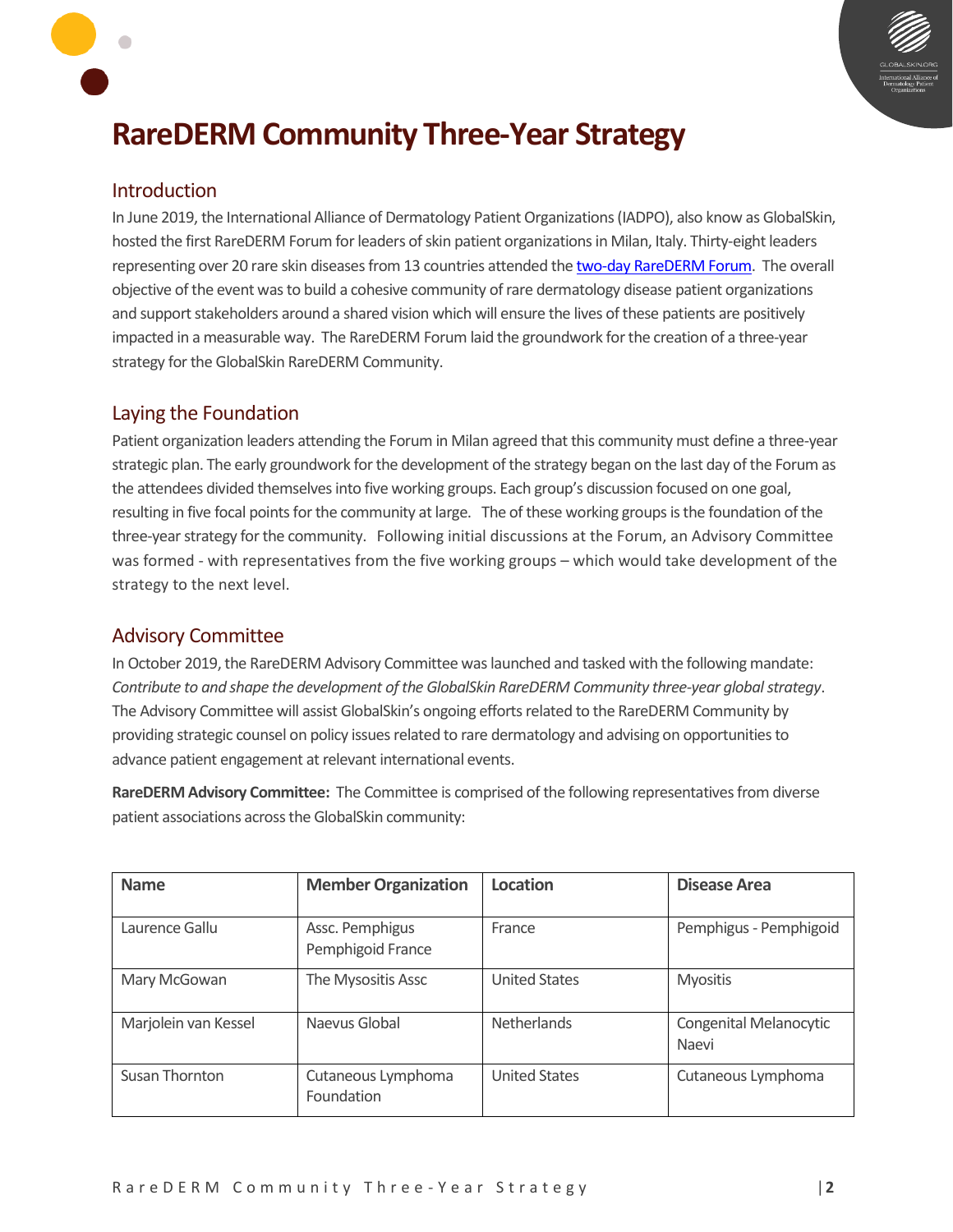

| Tricha Shivas       | The Myositis Assc                 | <b>United Stated</b> | <b>Myositis</b><br>Multiple Disease |  |  |  |
|---------------------|-----------------------------------|----------------------|-------------------------------------|--|--|--|
| Rachel Manion       | Canadian Skin Patient<br>Alliance | Canada               |                                     |  |  |  |
| Lex van der Heijden | CMTV-OVM                          |                      | Van Lahuizen Syndrome               |  |  |  |
| Ellen Swanborn      | <b>Stichting Lichen Sclerosus</b> |                      | Lichen Sclerosus                    |  |  |  |
| Annemarie Sluijmers | Lupus Europe                      | <b>Netherlands</b>   | Lupus                               |  |  |  |

The Committee met again in November 2019, via videoconference to discuss the Community's proposed threeyear strategic plan. Committee members reviewed the vision and the mission statement as well as, affirmed the key strategic and operational elements. The strategy detailed within this document represents the outcomes of the five working groups at the Forum and the Advisory Committee's strategic review. The Strategy was officially approved by the larger RareDERM Community through a Membersurvey on December 15, 2019.

#### Framing the Community's Vision

In order to realize the goals of the RareDERM Community—*to build a cohesive community of rare dermatology disease patient organizations and supporting stakeholders around a shared vision which will ensure the lives of these patients are positively impacted in a measurable way*—the strategic plan is centered on supporting three priorities: Build Community, Activate Community and Mobilize Community. The underlining force of this plan is focus on the community, building it from within. With collaboration and momentum, the Community will drive its messages outward impacting and engaging the larger global health and policy sector. What follows in this document is the outline of the three-year strategic plan which includes the three key priorities that underpin the strategy and reflect a spectrum of activities that are both internally and externally focused.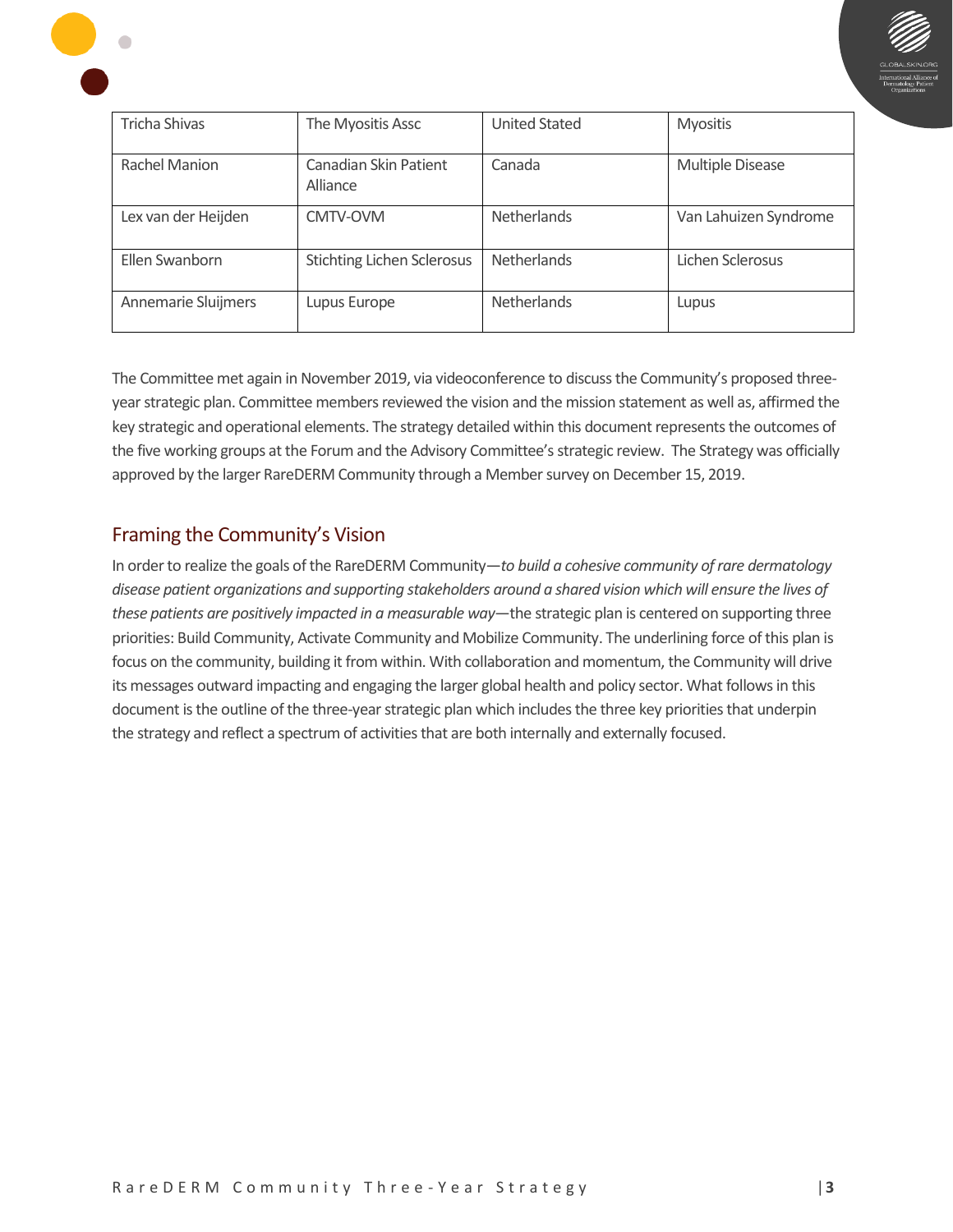

# **GlobalSkin RareDERM Strategic Overview**

 $\bullet$ 

| Vision                      | diseases lead healthy and fulfilling lives.                                                                                                                                                                                                                                                                                                                     | A world in which people living with rare dermatological conditions and                        |                                                                                                                             |  |  |  |  |  |
|-----------------------------|-----------------------------------------------------------------------------------------------------------------------------------------------------------------------------------------------------------------------------------------------------------------------------------------------------------------------------------------------------------------|-----------------------------------------------------------------------------------------------|-----------------------------------------------------------------------------------------------------------------------------|--|--|--|--|--|
| Mission                     | GlobalSkin RareDERM is an international movement for people living with rare dermatological<br>conditions, led by the International Alliance of Dermatology Patient Organizations, which is:<br>uniting patient voices<br>empowering patient organizations<br>stimulating research<br>influencing decision makers<br>collaborating with communities of interest |                                                                                               |                                                                                                                             |  |  |  |  |  |
| <b>Strategic Priorities</b> | <b>Build Community</b><br>Establish<br>RareDERM<br><b>Steering</b><br>Committee<br>Grow engaged<br>rare patient<br>organization<br>community<br>Environmental scan                                                                                                                                                                                              | <b>Activate Community</b><br>Centralized hub<br>Coalition building<br>(multi-<br>stakeholder) | <b>Mobilize Community</b><br>Global<br>RareDERM<br><b>Awareness Day</b><br>Evidence-based<br>advocacy (global and<br>local) |  |  |  |  |  |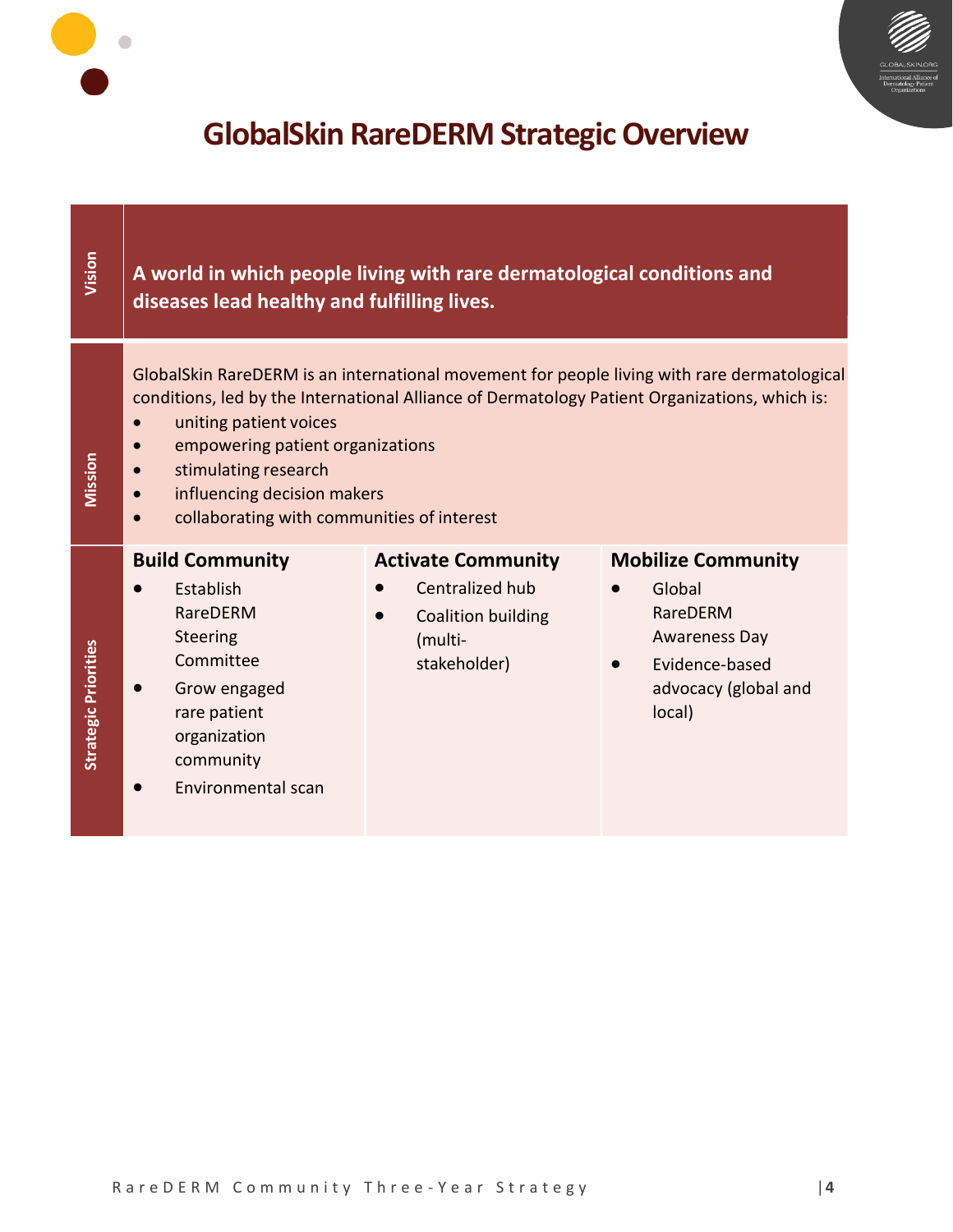



## **Strategic Priority #1: Build Community**

#### Tactical Objective 1a: Establish RareDERM Steering Committee

- a. Consider the division of labour for advancing the 3-yearstrategic plan (IADPO, Patient Organizations)
- b. Identify leaders from the RareDERM Community who will steer the established work of the Community

#### Tactical Objective 1b: Grow Engaged Rare Patient Organization Community

- a. Capacity building (online learning, RareDERM 2020 Forum)
- b. Meet annually or bi-annually to collaborate on strategy and further the collective agenda (RareDERM2020 Forum)
- c. Create a patient advocacy board and representative group
- d. Collaborate on patient leader education and capacity building, using best practice examples from existing networks and organizations
- e. Formalize the network under the GlobalSkin umbrella, using GlobalSkin staff/resources to provide infrastructural support to all committees and working/advisory groups

#### Tactical Objective 1c: Conduct an Environmental Scan of Rare Dermatology

a. Assess the current RareDERM patient environment including consideration of industry, patient support and government support (orphan drug policies, etc.).

## **Strategic Priority #2: Community Activation**

#### Tactical Objective 2a: Create a Centralized Hub for Rare Dermatology Resources

- a. Plan the database with these initial key foci*:* 
	- Infrastructure (security (DB)/integration)
	- Design
	- Define purpose (use) data to collect
	- Consent
	- Create guidelines
- b. Create a database that identifies rare dermatological diseases, by country and lists available data on:
	- Incidence
	- Access to treatment and care
	- Economic and social impact
	- Clinical trials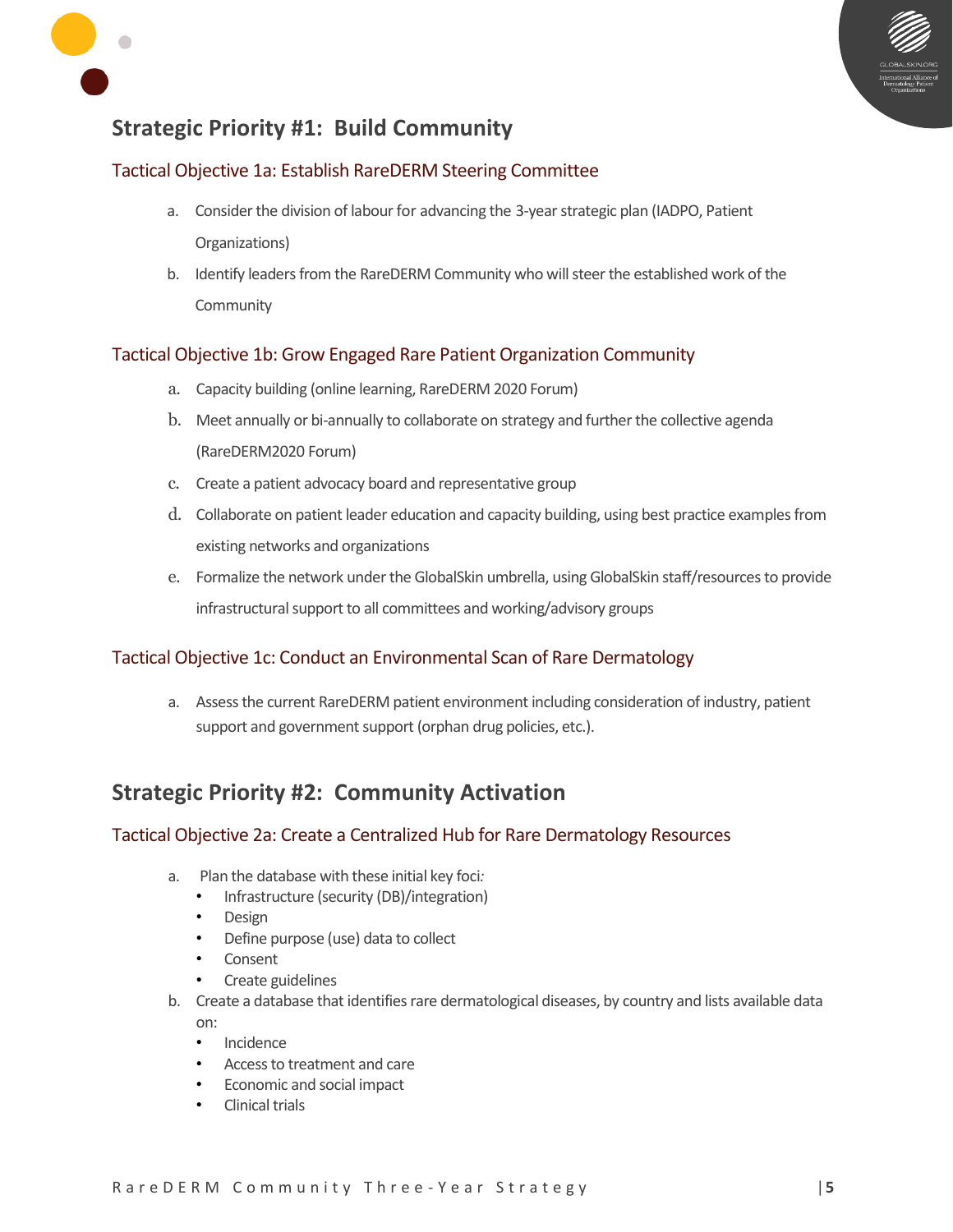

- Publications
- **Registries**
- Patient organizations
- Social media support groups
- c. Build the database so it is usable by all members of the network to further the collective agenda –improving the lives of those living with RareDERM diseases
- d. Share RareDERM community information via the creation of a resource hub with consistent data standards.

#### Tactical Objective 2b: Build a RareDERM Coalition

- a. Create a regular, multi-stakeholder meeting between pharma, payers and patient representatives.
	- (i) Establish points of commonality between stakeholders in order to turn challenges into opportunities
	- (ii) Demonstrate that this new network brings value to stakeholders and the patients they all serve
	- (iii) Create action plans for each stakeholder group to further the collective agenda

### **Strategic Priority #3: Community Mobilization**

#### Tactical Objective 3a: Influence Public Awareness and Deliver Global Advocacy

- a. Influence public awareness about RareDERM through a global RareDERM/Skin Awareness Day.
	- i) Provide materials and common speaking points for all stakeholder groups
	- ii) Use the occasion to approach decision-makers locally and globally to address policy gaps

#### Tactical Objective 3b: Coordinate Evidence-Based Advocacy for the RareDERM **Community**

- a. Use the Global Research on the Impact of Dermatological Diseases (GRIDD) data and other data sets on human and economic impact of disease
- b. Build a program that adds the validated voice of RareDERM community to the global discussion addressing pressing medical/research and access needs